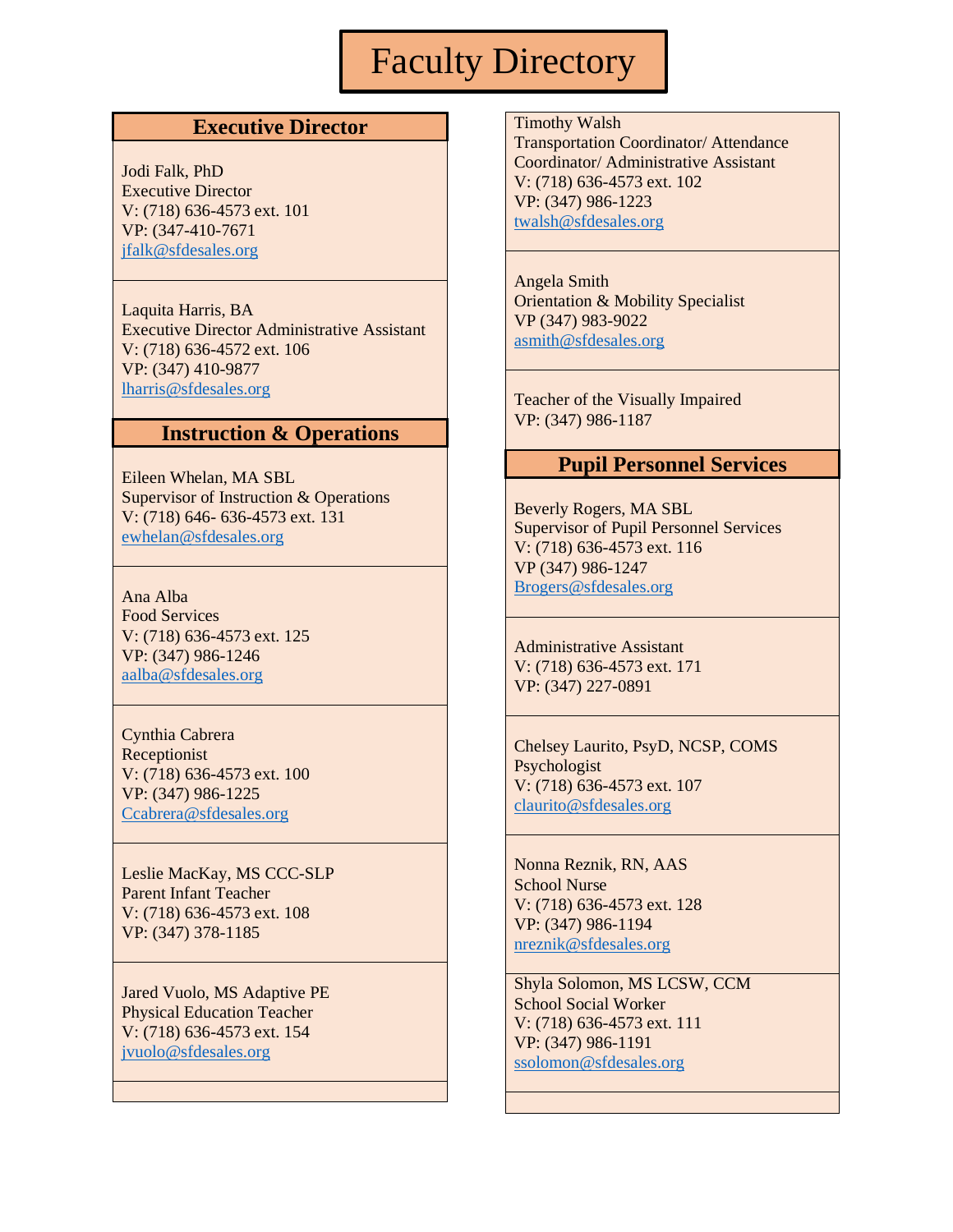Andrea Mamani, MS PT Physical Therapist VP: (347) 983-2159 [amamani@sfdesales.org](mailto:amamani@sfdesales.org)

Rafael Obusan, BS PT Physical Therapist VP: (347) 983-2471 [robusan@sfdesales.org](mailto:robusan@sfdesales.org)

Nelline Cox, MS OT/L Occupational Terapist [ncox@sfdesales.org](mailto:ncox@sfdesales.org)

Olivette Cumberbatch, BS OT/L Occupational Therapist [ocumberbatch@sfdesales.org](mailto:ocumberbatch@sfdesales.org)

Christine Venuti, MS OTR/L Occupational Therapist VP: (347) 983-2166 [cvenuti@sfdesales.org](mailto:cvenuti@sfdesales.org)

Jessica Kotak, AuD, CCC-A Audiologist V: (718) 636-4573 ext. 219

## **Education Department**

Jenna Brooks, MS. ED, SBL Educational Supervisor V: (718) 636-4573 ext. 217 VP: (347) 983-1640 [jbrooks@sfdesales.org](mailto:jbrooks@sfdesales.org)

Dina Alster, MS Classroom Teacher [dalster@sfdesales.org](mailto:dalster@sfdesales.org) LeeRose Bedell, MS TODHH Classroom Teacher VP: (347) 986-1207 [lbedell@sfdesales.org](mailto:lbedell@sfdesales.org)

Yiru Chen Classroom Teacher [ychen@sfdesales.org](mailto:ychen@sfdesales.org)

Sean Dennehy, MA TODHH Classroom Teacher VP: (347) 986-1202 [sdennehy@sfdesales.org](mailto:sdennehy@sfdesales.org)

Melissa Kaplan, MS Ed Classroom Teacher VP: (347) 986-1212 [mkaplan@sfdesales.org](mailto:mkaplan@sfdesales.org)

Nikiesha Kirkpatrick-Samuel MA. Ed.M Classroom Teacher VP: (347) 986-1219 [nkirkpatrick@sfdesales.org](mailto:nkirkpatrick@sfdesales.org)

Raisa Kravchuk, MS. Ed Classroom Teacher VP: (347) 986-1220 [rkravchuk@sfdesales.org](mailto:rkravchuk@sfdesales.org)

Munira Magrad, MSDH. Ed Classroom Teacher VP: (347) 986-1203 [mmugrad@sfdesales.org](mailto:mmugrad@sfdesales.org)

Rebecca McManus, MS Ed Classroom Teacher VP: (347) 986-1195 [rmcmanus@sfdesales.org](mailto:rmcmanus@sfdesales.org)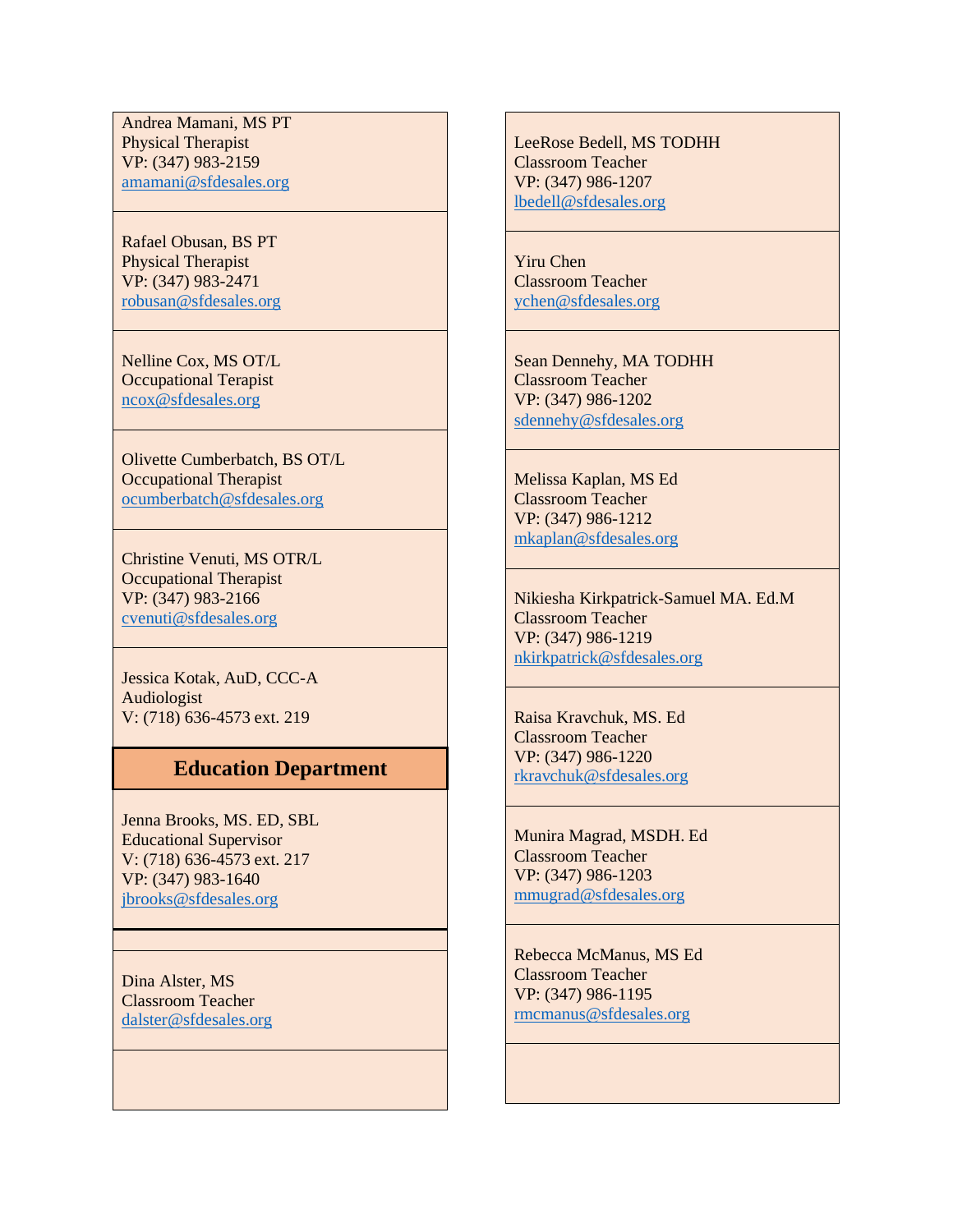Michelle Montague-Baker, DAHOH Classroom Teacher [mmontague-baker@sfdesales.org](mailto:mmontague-baker@sfdesales.org)

Ada Santiago, MS Ed Classroom Teacher VP: (347) 986-1216 [asantiago@sfdesales.org](mailto:asantiago@sfdesales.org)

Jaclyn (Jackie) Waldman, BA TODHH Classroom Teacher VP: (347) 986-1201 [jwaldman@sfdesales.org](mailto:jwaldman@sfdesales.org)

Chinedu Ali (Ibby) Teacher Assistant VP: (347) 986-1201 [jali@sfdesales.org](mailto:jali@sfdesales.org)

Jada Braithwaite Teacher Assistant VP: (347) 986-1220 [jbraithwaithe@sfdesales.org](mailto:jbraithwaithe@sfdesales.org)

Phillipe Augustin Teacher Assistant VP: (347) 986-1202 [paugustin@sfdesales.org](mailto:paugustin@sfdesales.org)

JoanJoel Campos Teacher Assistant VP: (347) 986-1203 [jcampos@sfdesales.org](mailto:jcampos@sfdesales.org)

Shaiasha Carter Teacher Assistant VP: (347) 986-1219 [scarter@sfdesales.org](mailto:scarter@sfdesales.org) Fannie Goldman Teacher Assistant VP: (347) 986-1207 [fgoldman@sfdesales.org](mailto:fgoldman@sfdesales.org)

Alyvia Juarbe Teacher Assistant [ajuarbe@sfdesales.org](mailto:ajuarbe@sfdesales.org)

Brain Larsen Teacher Assistant VP: (347) 986-1219 [blarsen@sfdesales.org](mailto:blarsen@sfdesales.org)

Nelexis Marrero Teacher Assistant VP: (347) 986-1203 [nmarrero@sfdesales.org](mailto:nmarrero@sfdesales.org)

Alexis McLeod Teacher Assistant [amcleod@sfdesales.org](mailto:amcleod@sfdesales.org)

Sharon Morgan Teacher Assistant VP: (347) 986-1220 [smorgan@sfdesales.org](mailto:smorgan@sfdesales.org)

Akofa Norman Teacher Assistant VP: (347) 986-1216 [anorman@sfdesales.org](mailto:anorman@sfdesales.org)

Matthew Osborne Teacher Assistant VP: (347) 986-1195 [mosborne@sfdesales.org](mailto:mosborne@sfdesales.org)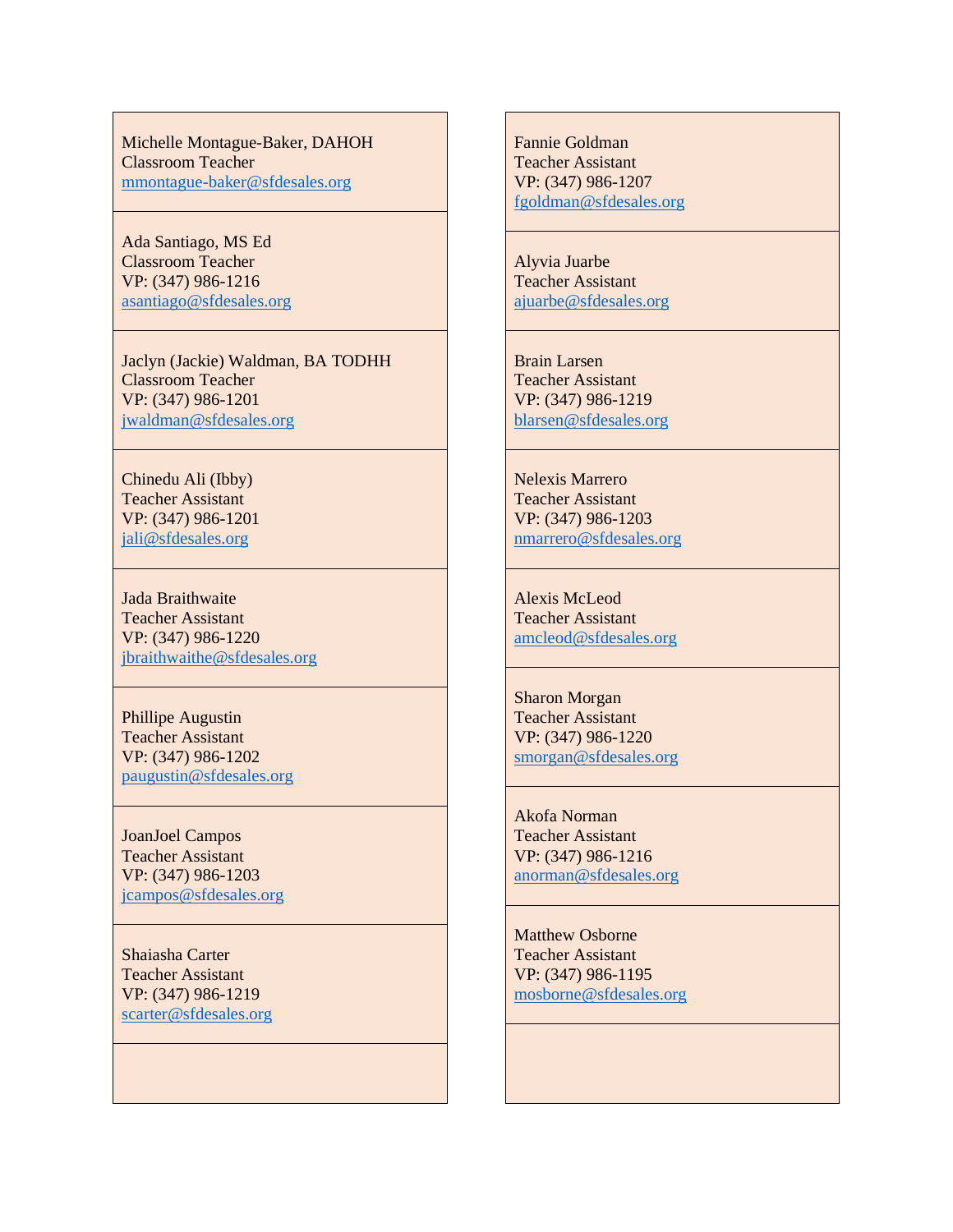Nikiesha Oxley-Clauzel Teacher Assistant [noxley-clauzel@sfdesales.org](mailto:noxley-clauzel@sfdesales.org)

Shannel Ridges-Johnson Teacher Assistant VP: (347) 986-1207 [sridges-johnson@sfdesales.org](mailto:sridges-johnson@sfdesales.org)

Zanib Sattar Teacher Assistant VP: (347) 986-1216 [zsattar@sfdesales.org](mailto:zsattar@sfdesales.org)

Reagina Smallwood Teacher Assistant [rsmallwood@sfdesales.org](mailto:rsmallwood@sfdesales.org)

Nijer Vanderhorst Teacher Assistant [nvanderhorst@sfdesales.org](mailto:nvanderhorst@sfdesales.org)

# **Communication, Speech & Language Department**

Janelle Brown, MS CCC-SLP Speech & Language Coordinator V: (718) 636-4573 ext. VP: (347) 983-1626 [jbrown@sfdesales.og](mailto:jbrown@sfdesales.og)

Anne Alexis, MS CCC SLP Speech Therapist VP: (347) 983-5862 [aa@sfdesales.og](mailto:aa@sfdesales.og)

Lisa Guariglia, MS CCC-SLP Speech Therapist [Lguariglia@sfdesales.og](mailto:Lguariglia@sfdesales.og)

Alison Lewis, MA CCC-SLP Speech Therapist

VP: (347) 983-5928

Rachel Markfeld, MS CCC SLP Speech Therapist [rmarkfeld@sfdesales.org](mailto:rmarkfeld@sfdesales.org)

Christina Raschella, MS CCC- SLP Speech Therapist/ Feeding Therapist VP: (347) 983-5938 [craschella@sfdesales.og](mailto:craschella@sfdesales.og)

Beth Shapiro, MA CCC-SLP Speech Therapist VP: (347) 983-5930

## **Technology**

John Quinn Technology Supervisor V: (718) 636-4573 VP: (347) 986-1235 [jquinn@sfdesales.org](mailto:jquinn@sfdesales.org)

Monica Lee Library & Media Specialist VP: (347) 986-1184 [mlee@sfdesales.org](mailto:mlee@sfdesales.org)

# **Business Office**

Jennifer White, CPA Business Manager V: (718) 636-4573 ext. 109 VP: (347) 986-1241 [Jwhite@sfdesales.org](mailto:Jwhite@sfdesales.org)

Sonia Arroyo Human Resources/ Personnel Coordinator V: (718) 636-4573 VP: (347) 986-1236 [sarroyo@sfdesales.og](mailto:sarroyo@sfdesales.og)